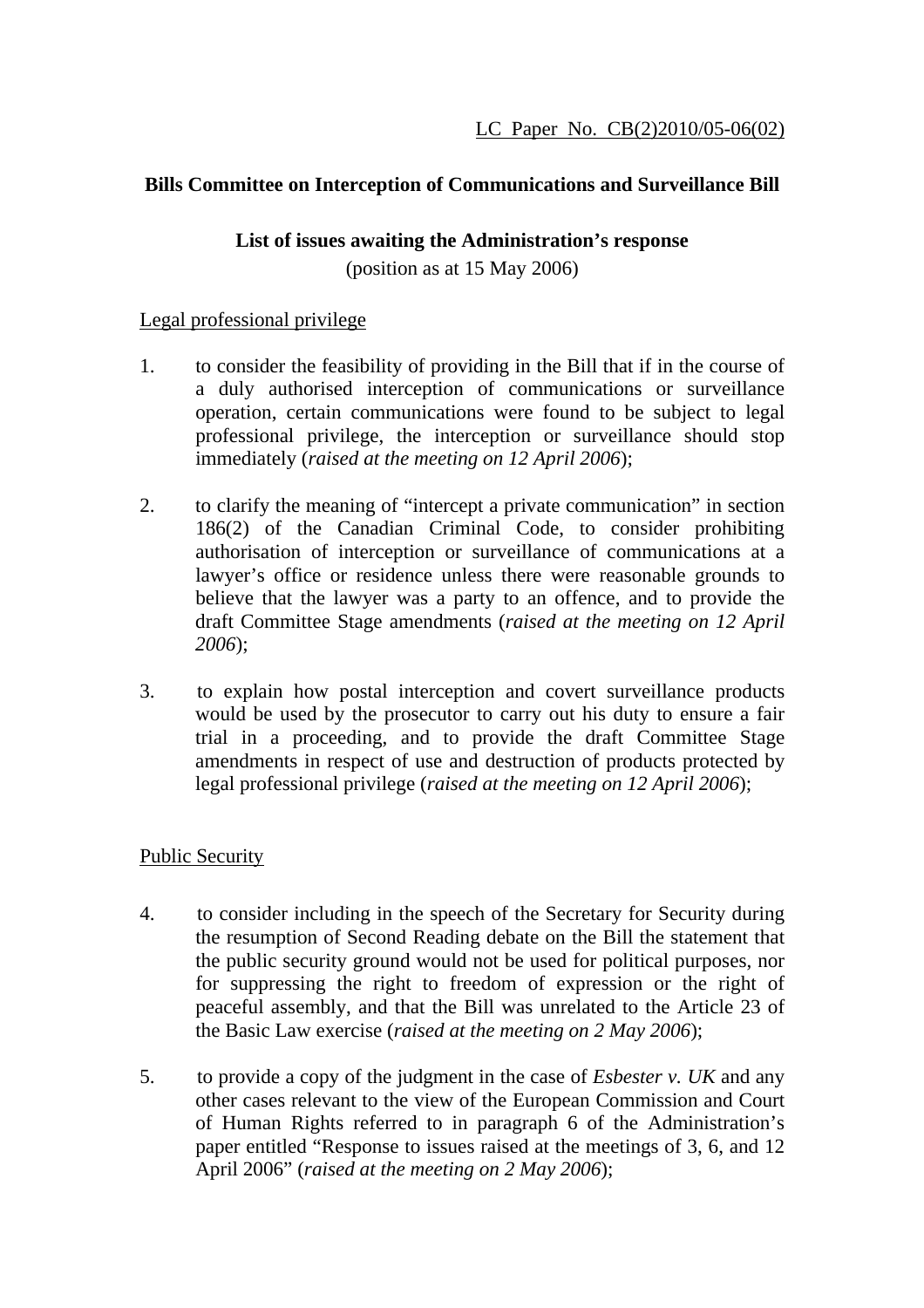Notification of targets of interception of communications or surveillance

6. to consider establishing a mechanism for notifying targets of interception of communications or surveillance afterwards of the activities conducted under certain circumstances (*raised at the meeting on 19 April 2006*);

## Appointment of panel judges

7. to consult the Judiciary on the suggestion that panel judges should be appointed by the Chief Justice instead of the Chief Executive (*raised at the meeting on 19 April 2006*);

# Commissioner on Interception of Communications and Surveillance

- 8. to consider providing in the Bill that the Commissioner on Interception of Communications and Surveillance (the Commissioner) should be appointed by the Chief Executive with the endorsement of the Legislative Council (*raised at the meeting on 25 April 2006*);
- 9. to consider establishing a mechanism to keep the Legislative Council informed of any disagreement between the Commissioner and the Chief Executive on matters to be excluded from the copy of the Commissioner's annual report to be laid on the table of the Legislative Council under clause 47(5) of the Bill (*raised at the meeting on 25 April 2006*);
- 10. to consider establishing a committee to review the work of the Commissioner (*raised at the meeting on 25 April 2006*);

Information provided when an application was made for judicial authorisation of interception of communications or surveillance

11. to illustrate, using past cases, the type of information in Schedule 3 to the Bill that would be provided to a panel judge when an application was made for judicial authorisation of interception of communications or surveillance (*raised at the meeting on 25 April 2006*);